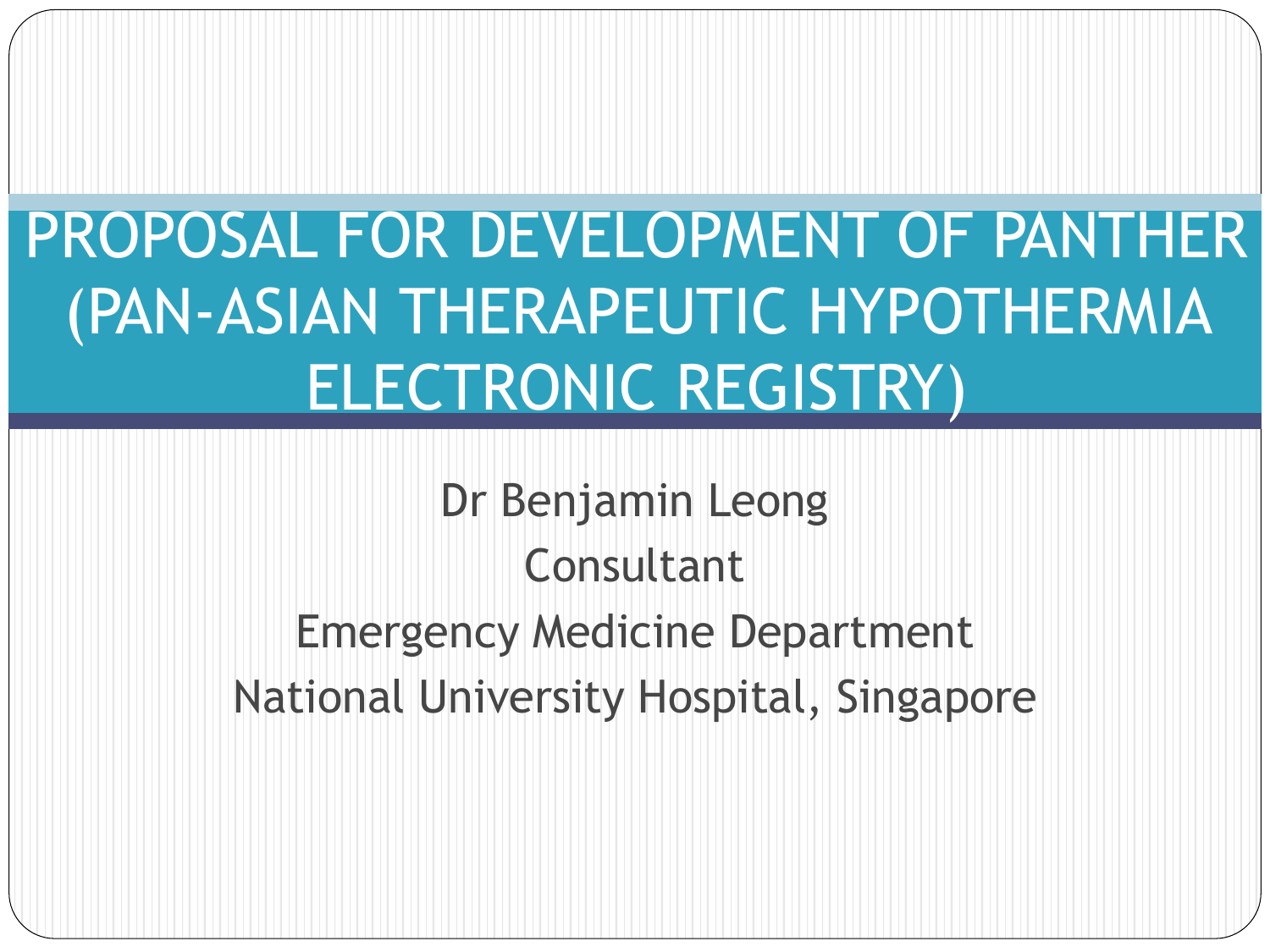# Background

- Controlled therapeutic hypothermia is a method of preserving neurological function post-resuscitation.
- Therapeutic hypothermia (TH) after cardiac arrest can possibly help protect patients' neurological function.
- Therapeutic hypothermia is very new in the Asia Pacific, although it is standard of care in many countries in Europe and North America.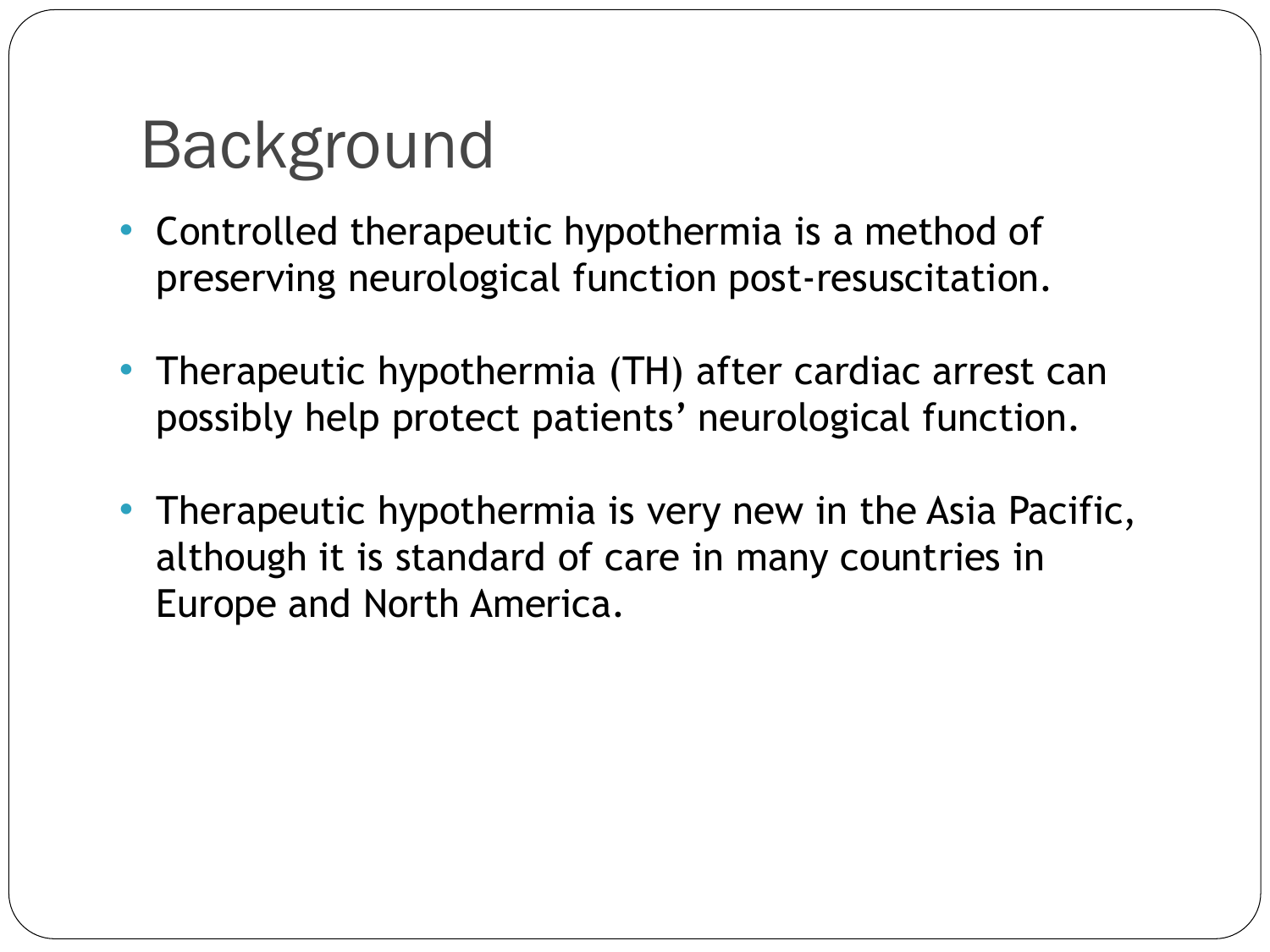#### Proposal



 $CRF$ 

- Set up a hypothermia registry in Singapore and across the Asia Pacific through the Pan Asian Resuscitation Outcomes Study (PAROS) network.
- Development of hypothermia registry will allow participating hospitals to collectively enter and manage data.
- A standardized case record form will be adopted across participating hospitals for more seamless data collection and analyzing of outcomes.
- Encourage sharing of best practice and build a platform for further research in TH.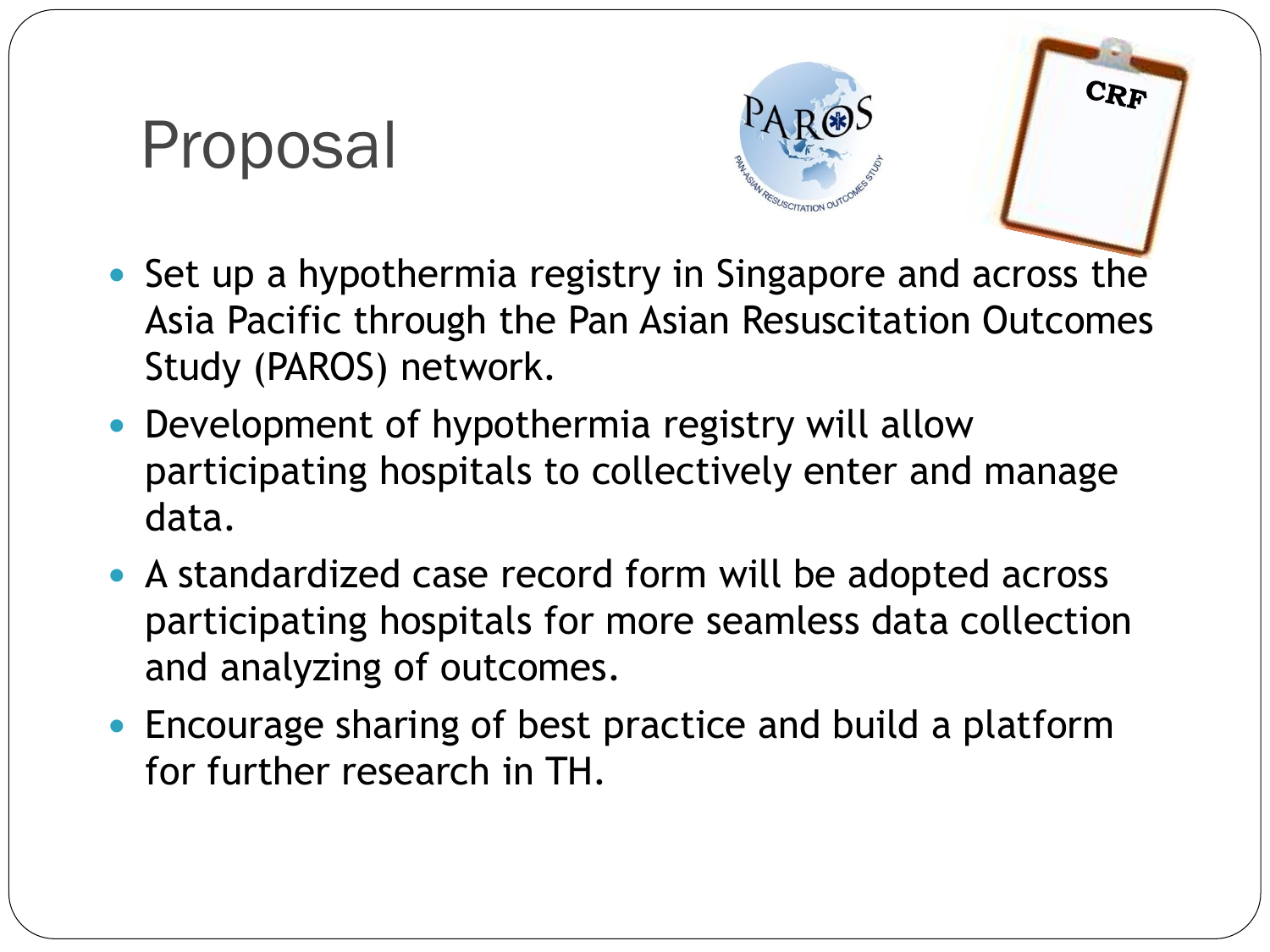# Proposal

- Will utilized ePAROS, a web-based, electronic data capture system (EDC) for data collection and managing of data variables.
- ePAROS is used as a platform for collecting and entering OHCA data under the PAROS network.
- Additional hypothermia module will be created in ePAROS to collect variables such as:
	- Time to reach target temperature
	- Survival outcomes
	- Prehospital and hospital discharge information
	- Neurological outcomes.
- Login ID and password will be created for users to enter and manage data

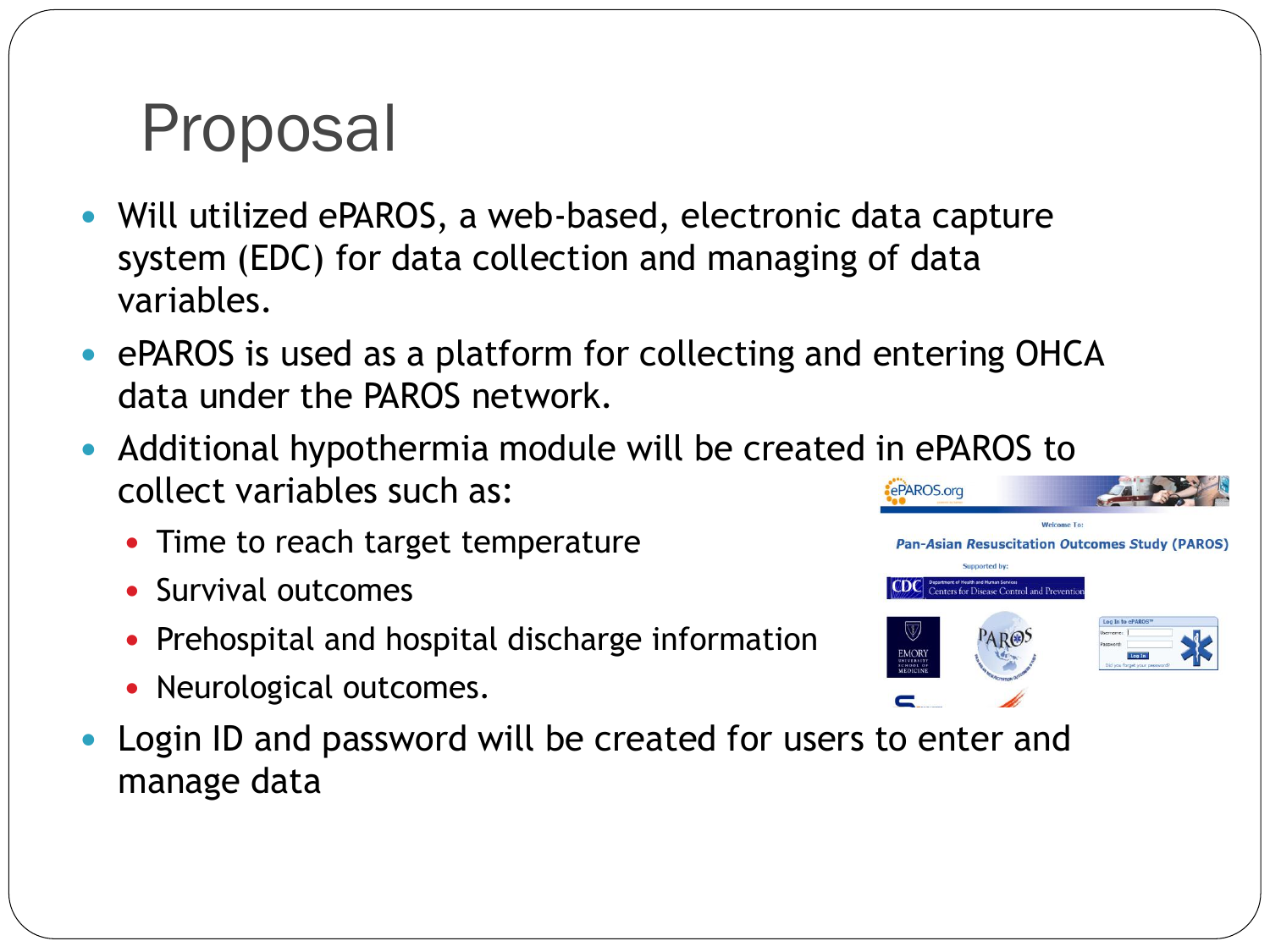#### Data Variables

#### **General Information**

Gender Race **Medical History Prehospital Information** Date and time of collapsed Patient brought in by **Collapsed Witnessed Arrest location Bystander CPR Prehospital Defibrillation ED** Information Date and time of arrival at FD Time attended by doctor First Rhythm at ED **ED Defibrillation** Medications given at ED Time of ROSC at ED **Cause of Arrest** Outcome of Patient at ED **Inpatient Hospital Information** Date of follow up Patient still hospitalised Cooling method Any EEG monitoring Any Seizure during hypothermia Any Cardiac arrhythmia **Any Skin Complications Stress ulcer** Hyperkalemia Hyperthermia Other treatment

**Timings** Time of initiation of device Time reach target temperature Total time taken to reach target temperature Time completed cooling Time to initiate rewarming Total time taken to rewarm Time termination of device **Outcomes** Patient discharged alive or at 30 days post arrest Date of discharged from visit (1 yr follow up) Cerebral Performance Category **Overall Performance Category** Date and time of death Patient died at Cause of death Death related to index visit